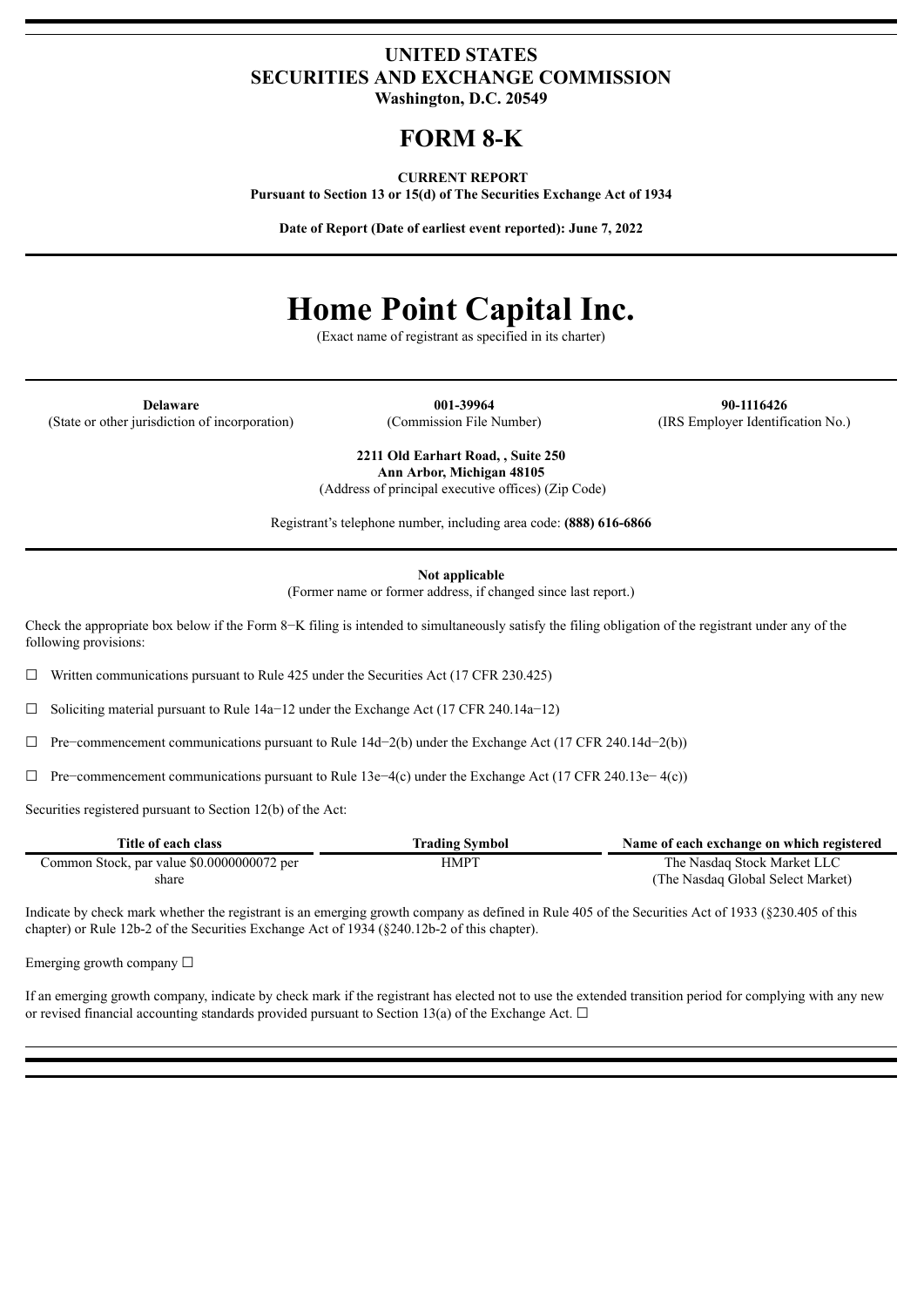### **Item 5.07 Submission of Matters to a Vote of Security Holders.**

(a) On June 7, 2022, Home Point Capital Inc. (the "Company") held its 2022 Annual Meeting of Stockholders (the "Annual Meeting"). Of the 138,766,971 shares of the Company's common stock outstanding and entitled to vote at the Annual Meeting as of the April 8, 2022 record date, 133,649,319 shares, or approximately 96.3%, were present at the Annual Meeting either by attendance via online webcast or by proxy.

(b) The following describes the matters considered by the Company's stockholders at the Annual Meeting, as well as the results of the votes cast at the Annual Meeting:

1. The Company's stockholders elected the following Class I directors to hold office until the Company's annual meeting of stockholders to be held in 2025 and the election of their successors.

| Nominee             | F Or        | Withhold  | <b>Broker Non-Vote</b> |
|---------------------|-------------|-----------|------------------------|
| Andrew J. Bon Salle | 129,389,399 | 1.928.131 | 2,331,789              |
| Agha S. Khan        | 129,344,857 | 1,972,673 | 2,331,789              |

2. The Company's stockholders approved, on an advisory basis, the Company's executive compensation.

| For              | Against                   | Abstain | - -<br>Broker Non-Vote                |
|------------------|---------------------------|---------|---------------------------------------|
| .680<br>130,822. | 222.21<br><i>JJL.L</i> II | 162,639 | 1,789<br>0.231<br>$\rightarrow$<br>້. |

3. The Company's stockholders approved, on an advisory basis, the frequency of stockholder votes on the Company's executive compensation to be every three years.

| Year    | Years<br>.                                                         | Years                                              | ⊾bstain<br>$   -$ | Broker Non-Vote |
|---------|--------------------------------------------------------------------|----------------------------------------------------|-------------------|-----------------|
| 309.386 | $\rightarrow$ $\rightarrow$ $\rightarrow$<br>۱Q<br>$\cdot$ $\cdot$ | OC <sub>4</sub><br>$\overline{\phantom{a}}$<br>$-$ | 0.52<br>.0JJ      | .789            |

4. The Company's stockholders ratified the appointment of BDO USA, LLP, as the Company's independent public accounting firm for the year ending December 31, 2022.

| r or                            | Against            | Abstain        | Non-Vote<br>– Broker   |
|---------------------------------|--------------------|----------------|------------------------|
| $\Omega$<br>$\Lambda$ 16<br>304 | $\sim$<br>$\Omega$ | $-2.580$<br>4, | <b>Service Service</b> |

(d) In light of the results of the advisory vote on the frequency of future advisory votes on executive compensation, the Company will hold an advisory vote on executive compensation every three years until the next advisory vote on the frequency of stockholder votes on the compensation of executives, which will occur no later than the Company's annual meeting in 2028.